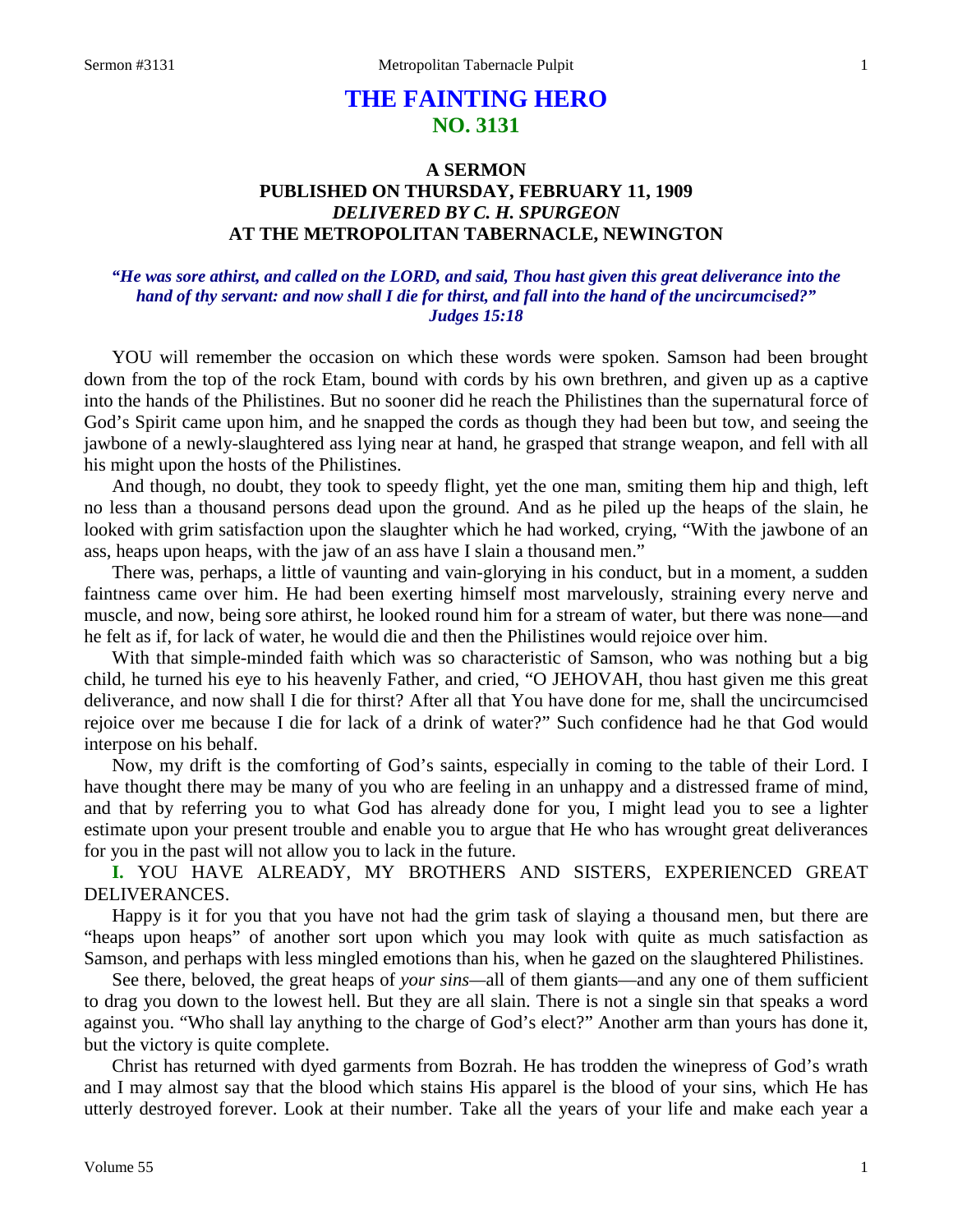heap. Divide them, if you will, into groups and classes—put them under the heads of the ten commands and there they lie, in ten great heaps, but every one of them destroyed.

Think, too, of the heaps of *your doubts and fears*. Do you not remember when you thought God would never have mercy upon you? Let me remind you of the deep dungeon where there was no water, when the iron entered into your soul.

Some of us can never forget the time when we were under conviction of sin. Moses tied us up to the halberts, and took the ten-thronged whip of the law, and laid it upon our backs most terribly—and then seemed to wash us with brine as conscience reminded us of all the aggravations which had attended our sins. But though we feared we should have been in hell, though we thought that surely the pit would shut its mouth upon us, yet here we are living to praise God, as we do this day, and all our fears are gone. We rejoice in Christ Jesus.

God "has not dealt with us after our sins; nor rewarded us according to our iniquities." "Heaps upon heaps" of fears have we had—bigger heaps than our sins—but there they lie, troops of doubters. There are their bones and their skulls, as Bunyan pictured them outside the town of Mansoul, but they are all dead, God having wrought for us deliverance from them.

Another set of foes that God has slain includes *our temptations*. Some of us have been tempted from every quarter of the world, from every point of the compass. Sometimes it has been pride. At another time, despair. Sometimes it has been too much of the world and at other times, it has been too little. Sometimes we have been too strong and puffed up. At other times, we have been too weak and cast down. There has sometimes been a lack of faith and at other times our fervency may have been inflamed by the flesh.

The best of men are shot at with the devil's worst darts. You have been tempted by Satan. You have been tempted by the world. Your nearest and dearest friends have, perhaps, been your worst tempters, for "a man's foes shall be they of his own household." There has not been a bush behind which an enemy has not lurked. There has been no inch of the road to Canaan which has not been overgrown with thorns.

Now look back upon your temptations and where are they? Your soul has escaped like a bird out of the snare of the fowler and this night you can say, "They compassed me about like bees; yea, like bees they compassed me about; but in the name of God have I destroyed them; I have passed safely where others have been ruined; I have walked along the walls of salvation when others have been lying at the foot thereof, dashed in pieces by their presumption and their self-confidence—'heaps upon heaps' of my temptations have been slain, and You, O God, have wrought for me a great deliverance!"

So let me say, in the next place, has it been with *most of your sorrows*. You, sons and daughters of tribulation, have sometimes sat down and said, "All these things are against us." You have lost children, friends have died, business has departed, wealth has melted—almost every comfort has had a blight upon it. Like Job's messengers, evil tidings have followed one another and you have been brought very low.

But beloved in Christ Jesus, you have been delivered. "Many are the afflictions of the righteous, but the LORD delivereth him out of them all." It has been so in your case. Whatever form the affliction has taken, mercy has taken a suitable form to meet it. When the arrow flew, God was your Shield. When the darkness gathered, He was your Sun. When you had to fight, He was your Sword. When you needed to be supported, He was your Rod and your Staff.

> *"Thus far we've proved that promise good Which Jesus ratified with blood; Still is He gracious, wise, and just, And still in Him let Israel trust."*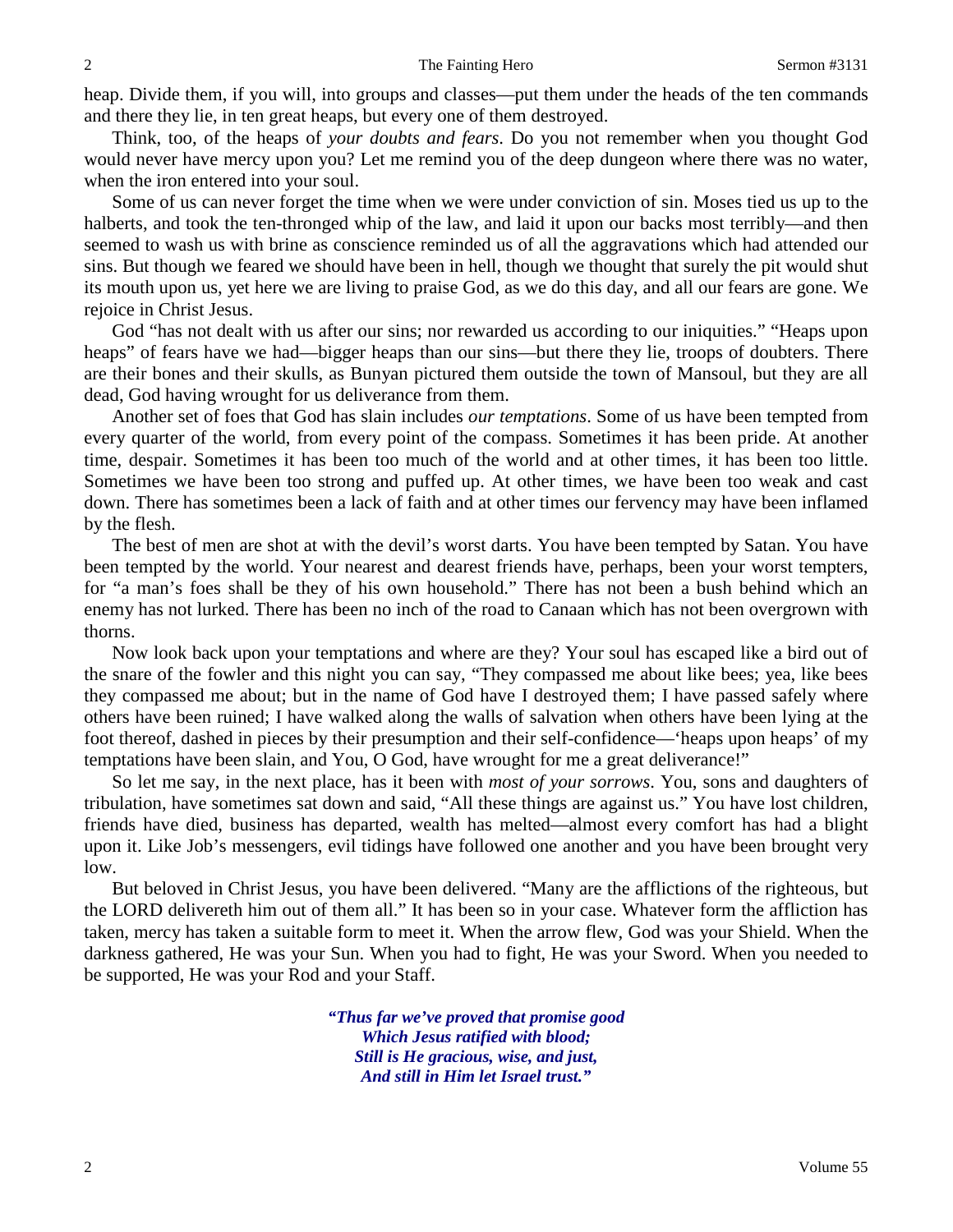I will let no man or woman in this congregation take a place before me in obligation to the Most High. Brethren, we are all debtors, and I count myself most of all a debtor. I boast that I have nothing to boast of. I would desire to lie the lowest and to take the meanest place, for I owe most of all to the grace of God.

When I look back to my parentage, when I see whence the Lord has brought me and what He has done for me and by me, I can only say, "Thou hast given to thy servant this great deliverance." And I suppose if all the people of God could meet here one by one, they would each claim that there is something peculiar in their every case. Each one would say, "There is something in the deliverance God has wrought for me that demands of me a special song"—therefore let the whole of us together, who have known and "tasted that the LORD is gracious," look back upon the past with thankfulness and praise to the Lord.

#### **II.** YET FRESH TROUBLES WILL ATTACK YOU AND EXCITE YOUR ALARM.

Thus, after his fight with the Philistines, Samson was thirsty. This was a new kind of trouble to him—he was so thirsty that he was afraid that he would die. The difficulty was totally different from any that Samson had met before. Shake those Samsonian locks in which your strength lies, but they cannot distil a single drop of dew to moisten your mouth!

The strongest man is as much amenable to thirst as the weakest—and that arm which could slay a thousand Philistines, cannot open a fountain in the earth, or draw down a shower from the skies, or yield to thirst a single draught of water. He is in a new plight. Of course it seems to you to be a far simpler trial than he had known before, and so it was. Merely to get thirst assuaged is not anything like so great a thing as to be delivered from a thousand Philistines. But I daresay, when the thirst was upon him and oppressed him, Samson felt that little present difficulty more weighty and severe than the great past difficulty out of which he had so recently been delivered.

Now I think, beloved, there may be some of you who have been forgiven, saved, delivered, and yet you do not feel happy tonight. "God has done great things for you, whereof you are glad," yet you cannot rejoice. The song of your thanksgiving is hushed. A little inconvenience in getting into your pews, a hasty word spoken by somebody outside the gate, the thought of a child at home—something which is very little and insignificant compared with all that God has wrought for you, will sometimes take away the present joy and comfort of the great—the unspeakably great boons which you have received. You may be sure of your standing in Christ and yet some little trouble keeps buzzing about your ears and may be distracting you even now. Let me say two or three words to you.

*It is very usual for God's people, when they have had some great deliverance, to have some little trouble that is too much for them*. Samson slays a thousand Philistines and piles them up in heaps—and then he must die for need of a little water! Look at Jacob—he wrestles with God at Peniel and overcomes omnipotence itself—and yet he goes halting on his thigh! Strange, is it not, that there must be a touching of the sinew whenever you and I win the day?

It seems as if God must teach us our littleness, our nothingness, in order to keep us within bounds. Samson seems to have crowed right lustily when he said, "With the jaw of an ass have I slain a thousand men." Ah, Samson, it is time your throat became hoarse when you can boast so loudly! The mighty man has to go down on his knees and cry, "O God, this thirst will overcome Your hero. Send me, I pray You, a draught of water."

God has ways of touching His people so that their energy soon vanishes. "In my prosperity I said, I shall never be moved...thou didst hide thy face and I was troubled." Now, dear child of God, if this is your case, I say it is not an unusual one. There is a reaction which generally follows any strong excitement. No doubt the excitement of having slain the Philistines would naturally be followed by depression of spirits in Samson. When David had mounted the throne of Judah, there came a reaction and he said, "I am this day weak, though anointed king." You must expect to feel weakest just when you are enjoying your greatest triumph.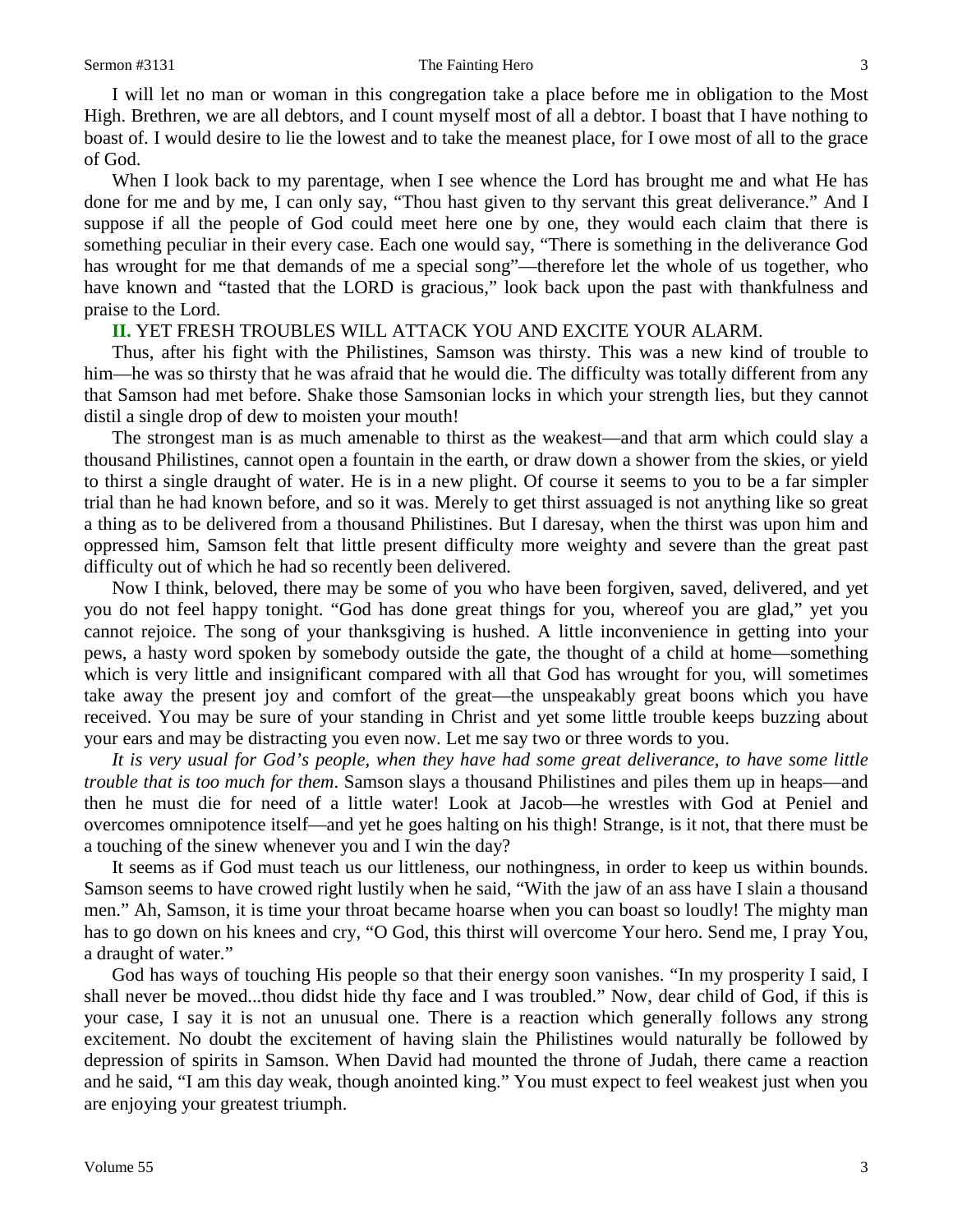I have already said that *the use of all this is to make a man feel his weakness*. I hope it makes you feel yours. What fools we are, brethren, and yet, if someone else were to call us fools, we should not like it—though I do not doubt but that we are very well named, whoever may give us the title—for the whole of heaven cannot make us rejoice if we have a pain in our head and all the harps of angels and our knowledge of our interest in "the glory that shall be revealed," cannot make us happy if some little thing happens to go contrary to our minds.

Somebody trod on the corns of your pride as you were coming in here—and if an angel had preached to you, you would not have enjoyed it because of your mind being discomposed. Oh, simpletons that we are! The table is daintily spread and the manna of heaven lies close to our hand, but because there is a little tear in the garment, or a small thorn in the finger, we sit down and cry as though the worst of ills had happened to us.

Heaven is your own and yet you cry because your little room is scantily furnished. God is your Father and Christ your Brother—and yet you weep because a baby has been taken from you to the skies! Your sins all forgiven and yet you mourn because your clothes are mean. You are a child of God, an heir of heaven—and yet you sorrow as though you would break your heart because a fool has called you ill names! Strange is it, and foolish—but such is man—strangely foolish and only wise as God shall make him so.

**III.** If, my brethren, you are now feeling any present trouble pressing so sorely that it takes away from you all power to rejoice in your deliverance, I want you to remember that you ARE STILL SECURE. God will as certainly bring you out of this present little trouble as He has brought you out of all the great troubles in the past.

He will do this for two reasons, both of which are found in the text. The first is because *if He does not deliver you, your enemy will rejoice over you*. "What," said Samson, "shall I die for thirst, and fall into the hands of the uncircumcised? Faint, weary, thirsty, shall I become their victim?—I who was once their terror and made the damsels of Gath and of Askelon to weep instead of to dance? Shall *I* be slain?"

And what say you? But hush your gloomy forebodings. If you perish, the honor of Christ will be tarnished and the laughter of hell will be excited. Bought with Jesu's blood and yet in hell—what merriment there would be in the pit! Justified by the righteousness of Christ and yet lost—what a theme of scorn for fiends! Sanctified by the Spirit of God and yet damned—oh! what yells of triumph would go up from the abode of Apollyon and his angels!

What! A child of God forsaken of his Father? A jewel plucked from Jesu's crown? A member rent from Jesu's body? Never, never, never! God will never permit the power of darkness to triumph over the power of light. His great name He ever has in respect and the ruin of the meanest believer would be the cause of dishonor and disrespect to God—therefore you are safe.

Oh! it is such a blessed thing when you can run behind your God for shelter. Some youngster out in the street has been offending his fellow and is likely to receive a blow—but here comes his father—and he runs behind him and feels that there is no fear for him now. So let us shelter ourselves behind our God. Better than brazen wall, or castle, or high tower, shall JEHOVAH be to us, and we may then look at all our enemies and say, as the Lord did to Sennacherib, "The virgin, the daughter of Zion, hath despised thee, and laughed thee to scorn; the daughter of Jerusalem hath shaken her head at thee." The uncircumcised shall not rejoice. The daughters of Philistia shall not triumph. We are our God's and He will keep His own until the day when He shall display them as His jewels.

That is one reason for confidence, but another reason is to be found in the fact that *God has already delivered you*. I asked you just now to walk over the battlefield of your life and observe the heaps of slaughtered sins, and fears, and cares, and temptations, and troubles. Do you think He would have done all that He has done for you if He had intended to leave you? The God who has so graciously delivered you hitherto has not changed. He is still the same as He ever was.

I have no doubt about the sun rising tomorrow morning—he always has done so since I have been able to see him. Why should I doubt my God, for He is more certain than the sun? The Nile ceases not to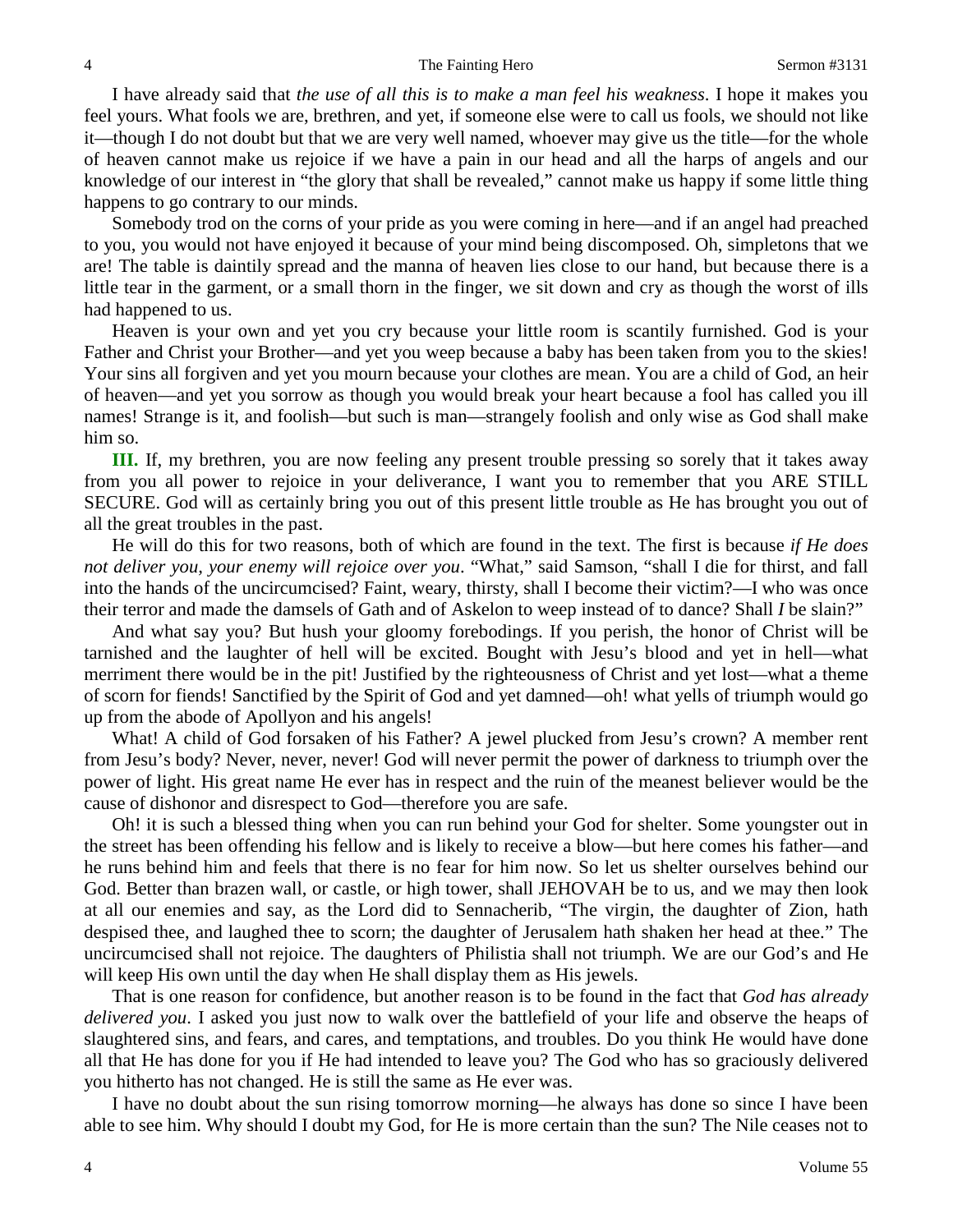#### Sermon #3131 The Fainting Hero 5

make Egypt laugh with plenty—men trust it, and why should not I trust my God, who is a river full of water, overflowing with lovingkindness? If we never doubt God till we have cause to do so, distrust will be banished from our hearts forever. Of men, we speak as we find them—let us do the same with God.

Was He ever a wilderness to you? When did He forsake you? When did your cries to Him return without an answer? Has He ever said, "I have blotted you out of my book and I will remember you no more?" You have doubted Him, wickedly and wantonly, but never have you had any cause for suspicion or mistrust. Now, since He is "the same yesterday, and to-day, and for ever," the God who delivered you out of the jaw of the lion and out of the paw of the bear, will yet deliver you out of your present difficulty.

Do you think, dear friend, *if He does not do so, He will lose all that He has done for you.* When I see a potter making a vessel, if he is using some delicate clay upon which he has spent much preliminary labor to bring it to its proper fineness—if I see him again, and again, and again molding the vessel—if I see, moreover, that the pattern is coming out—if I know that he has put it in the oven and that the colors are beginning to display themselves—I bethink me, were it common delf ware, I could understand his breaking up what he had done, because it would be but worth little.

But since it is a piece of rich and rare porcelain upon which months of labor have been spent, I could not understand his saying, "I will not go on with it," because he would lose so much that he had already spent. Look at some of those rich vessels by Bernard de Palissy, which are worth their weight in gold, and you can hardly imagine Bernard stopping when he had almost finished and saying, "I have been six months over this, but I shall never take the pains to complete it."

Now God has spent the blood of His own dear Son to save you, He has spent the power of the Holy Spirit to make you what He would have you be, and He will never stay His mighty hand till His work is done. Has He said and shall He not do it? Has He begun and shall He not complete it? God will have no unfinished works.

When JEHOVAH's banner is furled and His sword is sheathed, then shall He cry,

#### *"'Tis done, For the kingdoms of this world Are the kingdoms of my Son."*

In that day, every vessel that He prepared for glory shall be in glory, having been made perfectly meet for it. Do not, then, despair because of your present trouble.

Doubtless some of you who are saying that I am speaking as one who does not know the occasion or the bitterness of your peculiar distress. My dear friends, I do not care to know it. It is enough for me to know that if God has wrought for His servants so great a deliverance as He has done, the present difficulty is only like Samson's thirst, and I am sure He will not let you die of faintness, nor suffer the daughter of the uncircumcised to triumph over you.

"Ah!" says one, "it is all very well talking, but mine is a very, very, very peculiar case." Well, then, dear brother, there is a special reason why God should deliver you, because if Satan could overcome you in that peculiar case, he would then say that he could have overcome all the saints if he could have got them into the same corner. And he would loudly boast just as though the whole had perished.

But I do not think that your case is so very peculiar—it is only the way in which you look at it. The road to sorrow has been well trodden—it is the regular sheep-track to heaven—and all the flock of God have had to pass along it. So I pray you, cheer up your heart with Samson's words and rest assured that God will deliver you soon.

And now, while I have been talking thus, the thought has again occurred to me that many people listen to me who are not Christians. My friends, my great wonder is, what some of you do without God. I can hardly understand how the rich man can have any comfort without God, for he must suffer from bereavement and bodily pain as well as the poor. Those silly butterflies of fashion who spend all their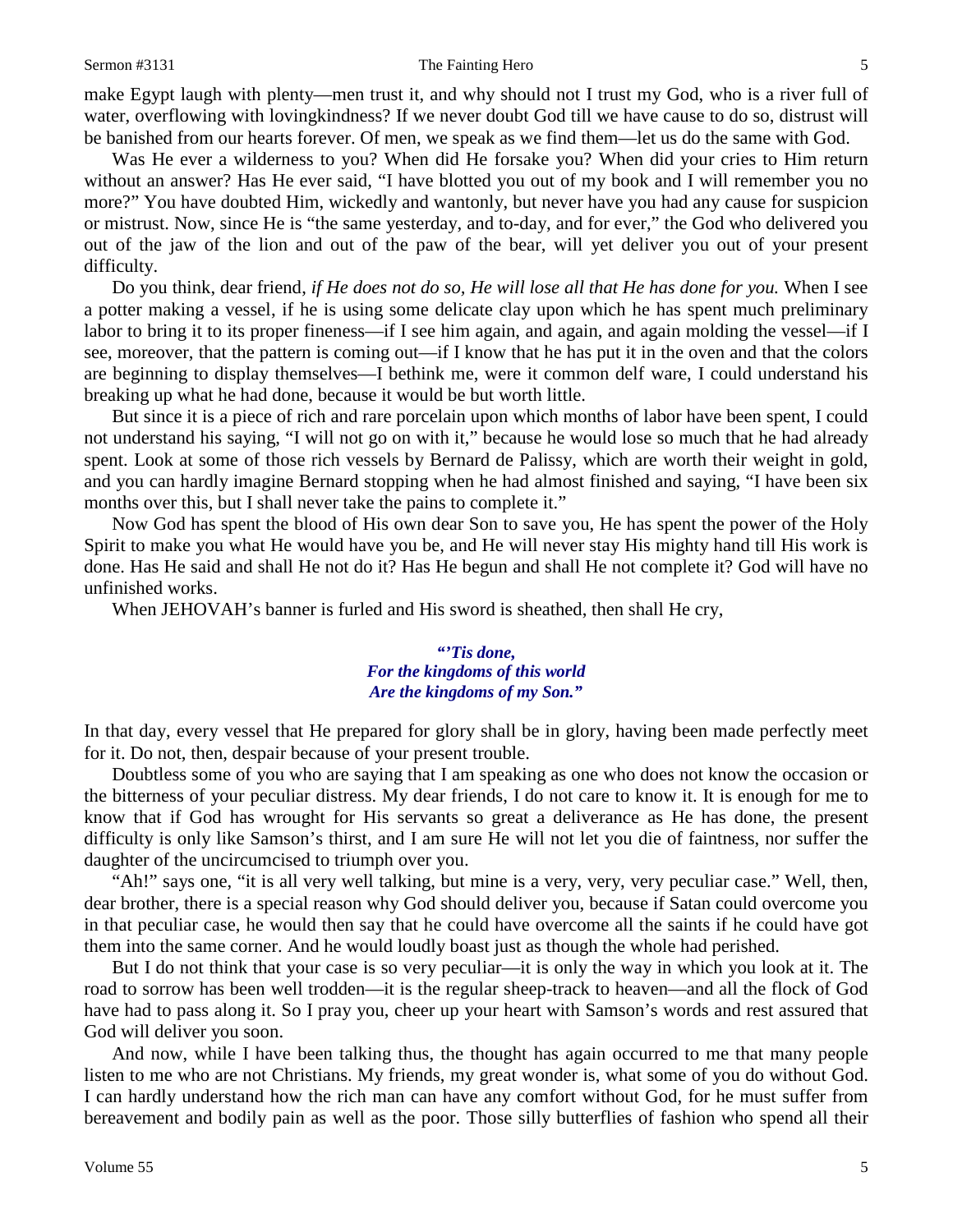time in flitting about from flower to flower, are so heartless and thoughtless that I can, to some extent, comprehend how they can do without God.

With empty heads and silly hearts, men and women can make gods of anything. Their own pretty persons can be quite a sufficient object for their idiotic worship. But a man who stands right straight up, a sensible thinking man—a working-man, if you will—I do not mind whether he works with the dry heat of his brain or with the damp sweat of his face—I cannot understand how a man like this, with organs of thought and a reasoning soul, can go on without God.

There must be pinches with some of you when you want a God. I should have been in a madhouse a dozen times if it had not been for my God. My feet would have altogether gone into the chambers of despair and I would have ended this life, if it had not been for the faithful promises of the God who keeps and preserves His people. My life has not been a miserable, but a happy one. And yet I tell you that there have been innumerable times in it when I could not have done without my God.

I do not understand what some of you who are always so pinched, do without God. There are many such here. You are poor. You are not often without sickness. You were born inheritors of maladies that make your life wretched. Your children are sickly about you. It is as much as you can do by Saturday night to make ends meet—you are frequently in debt—you are constantly in trouble. Oh! I cannot tell what you do without God. Why, you have nothing here, and no hope of anything hereafter! Poor souls, I could weep for you to think that you are without God!

And you will have to die soon. When the death-thirst is in your throat, what do you think you will do without God? To die in God's presence is simply to let life blossom into something better than life—but to die without God must be horrible! You will not want your boon companions then. Strong drink will not pacify you then. Music will have no charms for you then. The love of a tender and gentle wife can yield you but sorry comfort then. You may lay your moneybags at your side, but they will not calm your palpitating heart then.

You will hear the booming of the waves of the great sea of eternity. You will feel your feet slipping into the dreadful quicksand. You will clutch about you for help, but there will be none! Instead thereof, invisible hands shall begin to pull you down and down through the dark sea you must descend to those darker depths where dread despair will be your everlasting heritage!

But there is hope yet. Whosoever believes in the Lord Jesus Christ shall be saved. Turn your eyes to Christ, poor sinner, as He hangs there suffering in man's stead, taking human guilt on Himself, and being punished for it as though it were His own. Trust Him, sinner—and resting in Jesus you shall be saved!

## **EXPOSITION BY C. H. SPURGEON**

## *PSALM 37*

## **Verse 1.** *Fret not thyself because of evildoers, neither be you envious against the workers of iniquity.*

They often seem to have the best of it in this life, but if it really is so, we must never forget that there is another life after this, in which there will be no reason for the righteous to be envious of evildoers and workers of iniquity.

**2.** *For they shall soon be cut down like the grass, and wither as the green herb.*

It is very easy to cut down the grass with a sharp scythe. And when death takes down his scythe and cuts down men as the mower cuts down the grass of the field, they fall, rank upon rank, to "wither as the green herb."

## **3.** *Trust in the LORD, and do good;*

These are two good things to go together—faith and good works. "Trust in the LORD, and do good." **3.** *So shalt thou dwell in the land,*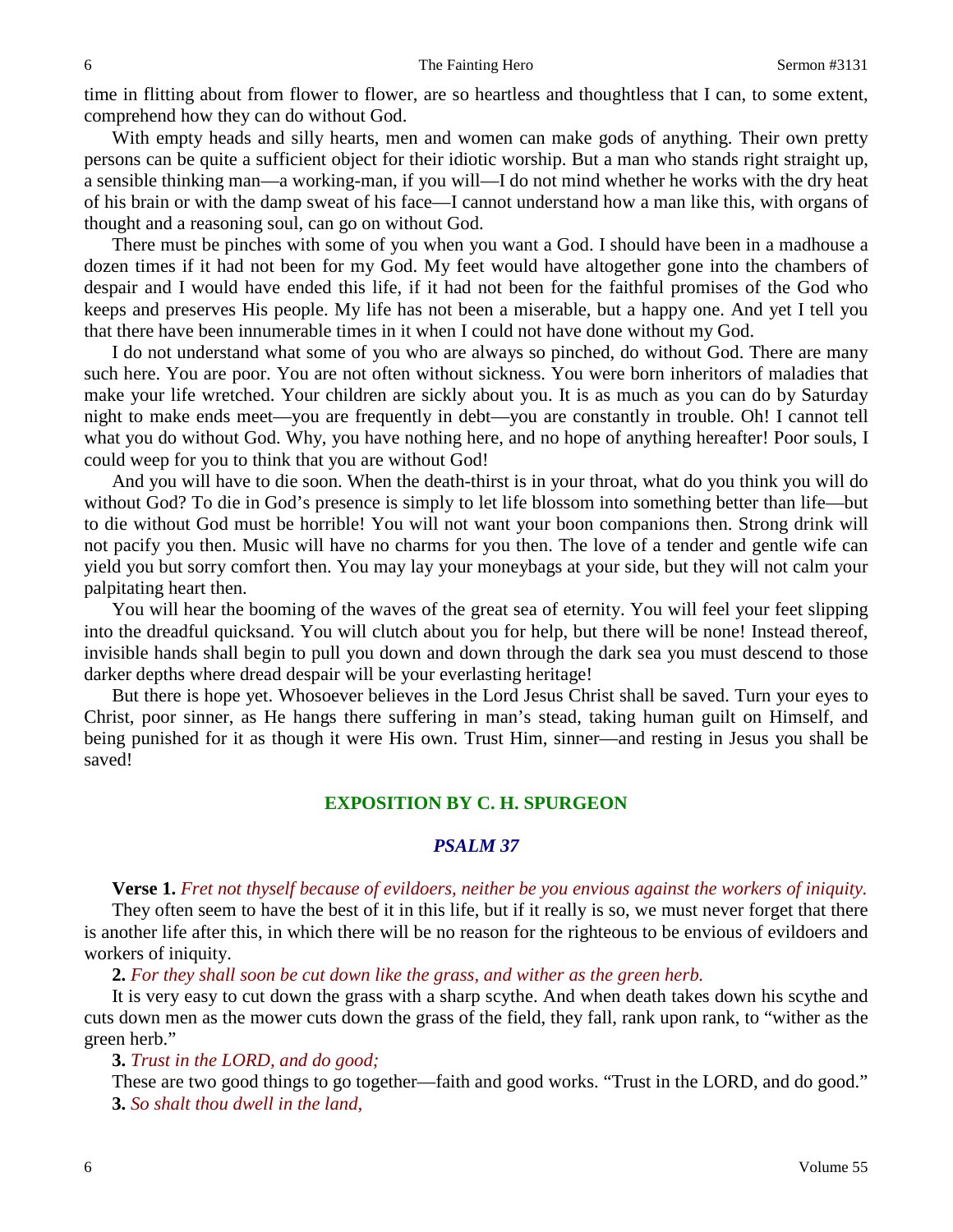Not merely on earth, but in the land of promise, the land which God has promised to His people. We dwell there by faith even now. Everywhere we find our God, and wherever we find Him, it is Emmanuel's land to us.

## **3.** *So and verily thou shalt be fed.*

"Verily, verily," is Christ's most solemn affirmation. [See sermon #3053, Jesus Christ's Idiom] David here says, "verily," because the statement he makes is absolutely true, "Trust in the LORD, and do good; so shalt thou dwell in the land and verily thou shalt be fed."

**4.** *Delight thyself also in the LORD; and he shall give thee the desires of thine heart*. [See sermon #454, Sunshine in the Heart]

When all your heart's desires are fixed upon Him because He is your heart's delight, then you may give a loose rein to those desires without any fear that they will run away. When your heart's desires are of this sort, you shall have them, be they what they may. It is not every man who shall have the desires of his heart given to him, but only that man whose heart's delight is in his God.

There is much in connection with the person praying which will help to decide whether he shall or shall not have his desires granted. What is the condition of the heart out of which the desires come? When the heart is full of delight in the Lord, its desires shall be pleasing in His sight and shall be granted.

## **5.** *Commit thy way unto the LORD;*

You who are just now in trouble, you who are walking in a rough way, commit that trouble and that way to the Lord. You who are in difficulty as to what is your right way, commit that difficulty to the Lord. Then, of course, you will not need to keep it yourself, nor to trouble your head about it. It does not need two to "care" when God is one of the two, so cast all your care upon Him, for He cares for you.

His grace is amply sufficient for every emergency that can possibly arise, so "commit thy way unto the LORD." You have committed your soul to Him—then you can surely commit your business to Him, for that is a far inferior thing to your immortal soul.

## **5.** *Trust also in him; and he shall bring it to pass.*

Your desire shall be brought to pass. Your safety shall be brought to pass. Your everlasting advantage shall be brought to pass. Your way shall be made passable to you—you shall find your way to heaven.

## **6.** *And he shall bring forth thy righteousness as the light, and thy judgment as the noonday.*

Are you misunderstood, misrepresented, slandered, calumniated? Leave it all with your God. Are you now walking in darkness? Trust in Him and He will bring you out into the light in due time. We do not have morning light in the evening—morning light comes when the morning comes—and your deliverance shall come when it is the right time for you to have it.

## **7.** *Rest in the LORD,*

That is a blessed state to reach. Notice the various stages that the psalmist has mentioned. There was first, "Trust and do." Then there was, "Delight and have." Then there was, "Commit, and have it brought to pass." And now there is, "Rest in the LORD."

**7-8.** *And wait patiently for him: fret not thyself because of him who prospereth in his way, because of the man who bringeth wicked devices to pass. Cease from anger,*

That comes of fretting and of being in a hurry, and not resting and being patient—for when the mind is restful, we can bear injuries. "Cease from anger,"

**8.** *And forsake wrath: fret not thyself in any wise to do evil*.

Very often our proverb is true, "The more haste, the less speed." And he who is in a hurry often does evil under the notion that it is the shortest way to get good—which it never is, for evil brings forth evil and that perpetually.

**9-10.** *For evildoers shall be cut off: but those that wait upon the LORD, they shall inherit the earth. For yet a little while, and the wicked shall not be: yea, thou shalt diligently consider his place, and it shall not be.*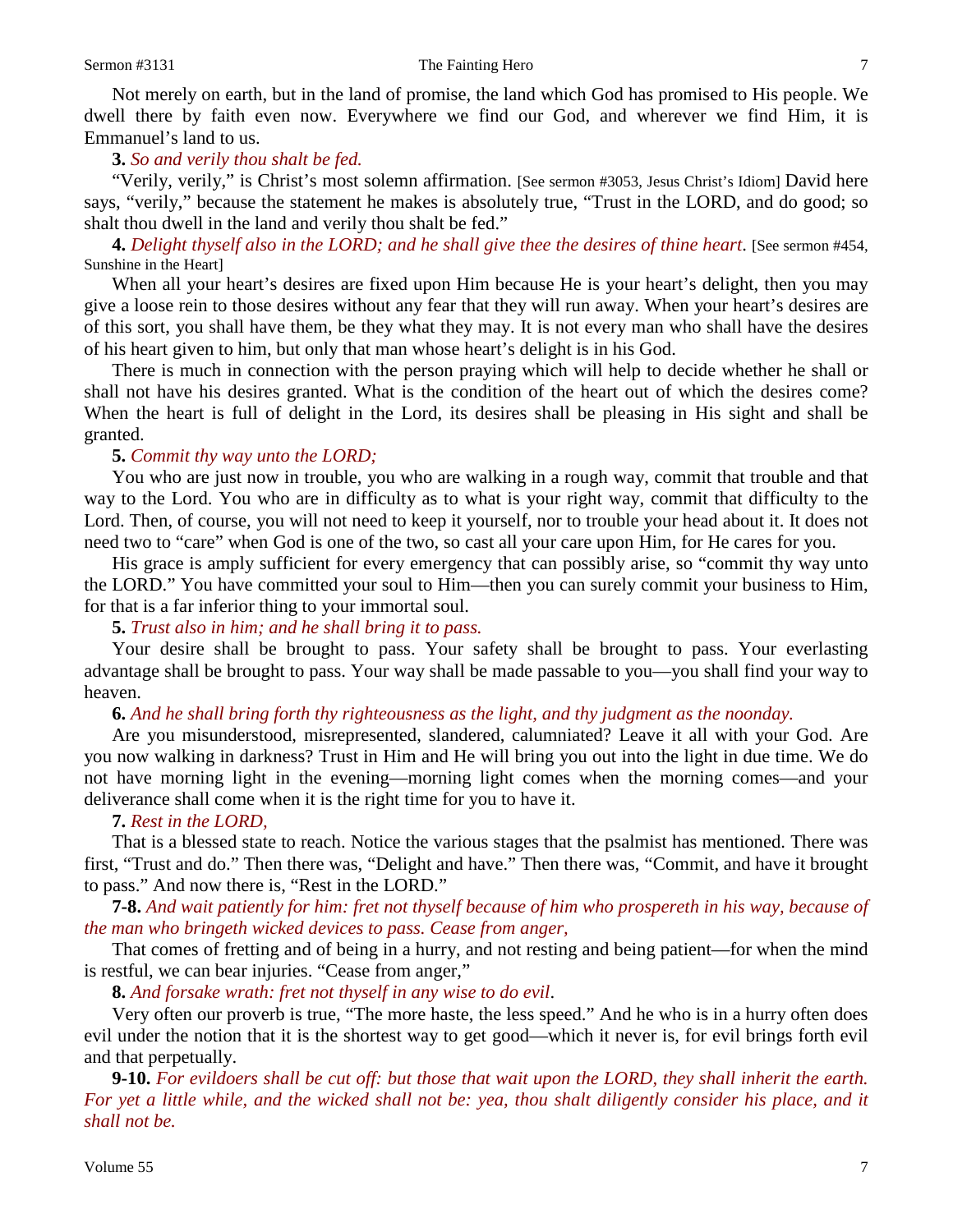The very place wherein he stood so high has utterly perished. How many instances there have been of men who have taken great pains to perpetuate their own names, yet their names are forgotten in the very place where they dwelt. God has a way of stamping out evil and putting an end to it—and when there has been great wickedness in the land, He knows how to make the very name of the wicked to rot.

**11-13.** *But the meek shall inherit the earth, and shall delight themselves in the abundance of peace. The wicked plotteth against the just, and gnasheth upon him with his teeth. The LORD shall laugh at him: for he seeth that his day is coming*.

"His day is coming," and what a day it will be! When the day of the wicked shall come—the day of God's righteous vengeance—woe unto him; woe unto him!

**14-16.** *The wicked have drawn out the sword, and have bent their bow, to cast down the poor and needy, and to slay such as be of upright conversation. Their sword shall enter into their own heart, and their bows shall be broken. A little that a righteous man hath is better than the riches of many wicked.*

Not of one wicked man only, but of "many wicked." Fortunes heaped upon fortunes as the result of evil-doing cannot equal the portion of the poorest of God's saints. A little with a blessing resting upon it is vastly better than much accompanied by a curse.

**17.** *For the arms of the wicked shall be broken: but the LORD upholdeth the righteous*.

They would soon fall if they were not upheld—but they shall not fall, for God will make them to stand.

## **18.** *The LORD knoweth the days of the upright:*

He knows our dark days and our bright days—and all our days that are yet to be as well as all our days that have been. The Lord knows all about all our days.

**18.** *And their inheritance shall be for ever.*

What they have, if it be really worth having, they shall keep forever. What God has given them in Christ, because they are His children, shall never be taken away from them, nor shall they be taken away from it, "their inheritance shall be for ever." Men try to pass on their estates, but it is often an unsatisfactory system. Our estates are entailed by God—upon the inheritance of every one of His people there is an inalienable entail.

#### **19.** *They shall not be ashamed in the evil time:*

If any shall say to them, "How is it that you are a child of God and yet you live in such an evil time?" they shall not be ashamed, but they will have an answer ready for them. They will tell them that many righteous men have lived in evil times, but they themselves have not been evil because of that. Where should bright lights be but in a dark place? Where should the salt be but where everything is going to corruption? "They shall not be ashamed in the evil time," for their God will be their God still, and though everyone else may fail them, their God will not fail them.

**19-23.** *And in the days of famine they shall be satisfied. But the wicked shall perish, and the enemies of the LORD shall be as the fat of lambs: they shall consume; into smoke shall they consume away. The wicked borroweth, and payeth not again: but the righteous sheweth mercy, and giveth. For such as be blessed of him shall inherit the earth; and they that be cursed of him shall be cut off. The steps of a good man are ordered by the LORD: and he delighteth in his way..*

Oh, what comfort there is in this blessed assurance! Sometimes we know not which way to move, but we need not lack divine guidance, for there is a special providence which watches over every step of a gracious man. When we are right with God, everything is right with us. If our heart's desire is that we may walk in God's way, then God will take care that the way of His providence shall be made plain to us and shall be full of love to us.

#### **23.** *And he delighteth in his way.*

God delights to watch the way that His children walk, even though their steps may falter and totter, for they are often like little children learning to walk and usually they are very weak and feeble. Yet, if it is a good man who is walking as he should walk, God "delighteth in his way."

**24.** *Though he fall, he shall not be utterly cast down: for the LORD upholdeth him with his hand*.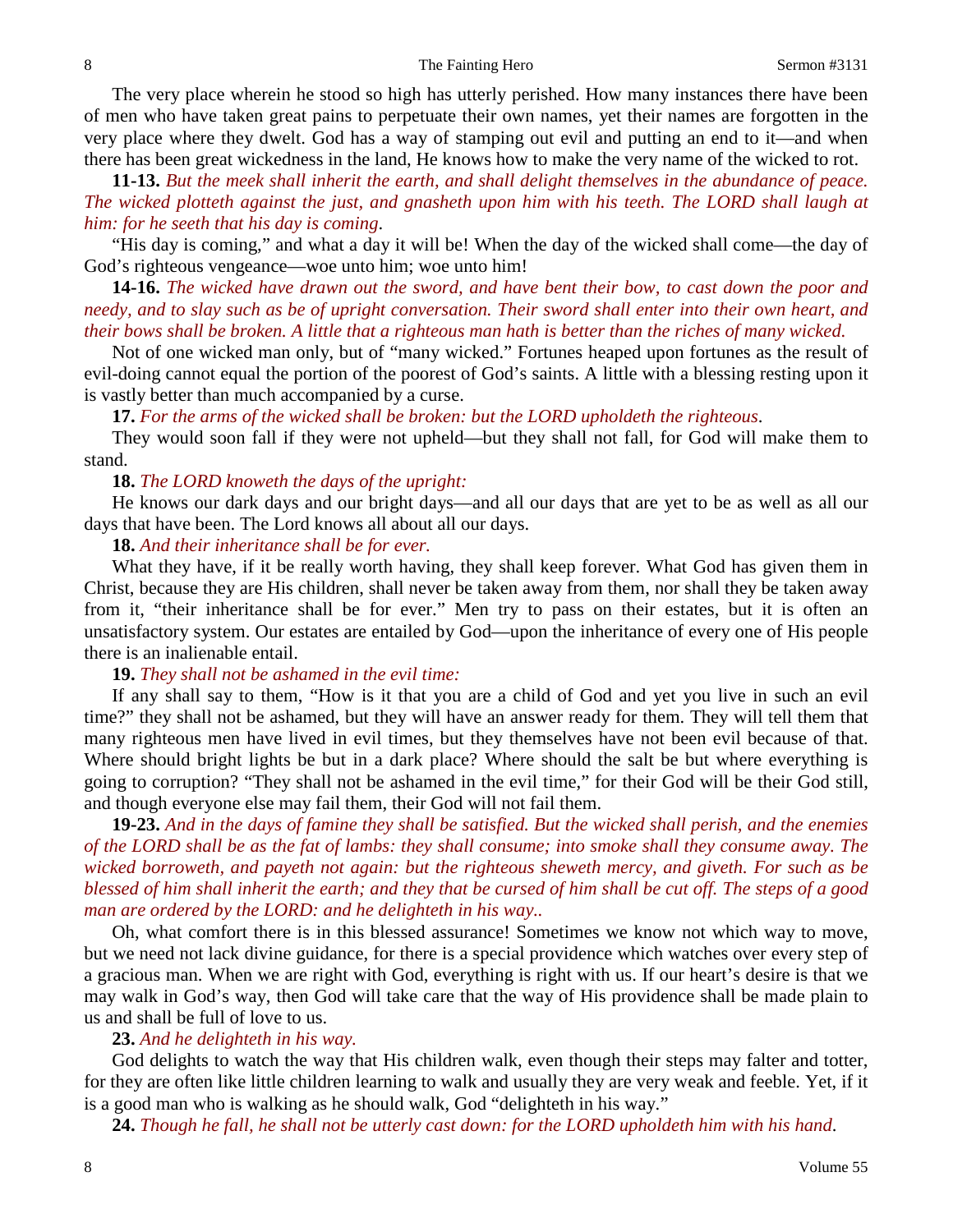He is like a little child who does not yet know how to stand alone, so his mother or nurse holds him up, or picks him up if he falls. God's arms are under His children's arms, as He says by the mouth of the prophet Hosea, "I taught Ephraim also to go, taking them by their arms." This is how He also teaches us to go—in wondrous condescension taking us by our arms.

**25.** *I have been young, and now am old; yet have I not seen the righteous forsaken, nor his seed begging bread*.

I have been young and though I am not yet old, I can truly say that I have never seen the righteous forsaken. I have, however, seen the seed of the righteous begging bread. David never saw that sad sight, but then he was a king, so he was not likely to see as many beggars as some of us do. Yet, still, as a general rule, it remains true that the God of the fathers does provide for their children.

Of course, if the seed of the righteous become vicious and profligate, as they sometimes do, drunkenness will clothe them with rags and set them among the beggars of the street just as it would if they were the children of ungodly parents. And it may be mercy on the part of God that it should be so, as it was in the case of the prodigal, who never came to himself until he was in want—and his begging of bread was a blessing to him—for it brought him at last to beg to be received again into his father's household.

Still, there are blessings that are meant for us and for our seed also, as Paul and Silas said to the jailor at Philippi, "Believe on the Lord Jesus Christ, and thou shalt be saved, and thy house."

**26-27.** *He is ever merciful, and lendeth; and his seed is blessed. Depart from evil,*

Do not remain near it, do not even look at it, do not parley with it—run away from it. "Depart from evil,"

**27.** *And do good;*

For you must do something, either good or evil. If you became an idler, even though you had departed from evil, you would not have become what God would have you to be. Negatives must be backed up with positives. "Depart from evil, and do good;"

**27-28.** *And dwell for evermore. For the LORD loveth judgment, and forsaketh not his saints; they are preserved for ever: but the seed of the wicked shall be cut off*.

Not, of course, if they themselves become righteous, for then they come under the covenant of grace and shall never be cut off.

**29-37.** *The righteous shall inherit the land, and dwell therein for ever. The mouth of the righteous speaketh wisdom, and his tongue talketh of judgment. The law of his God is in his heart; none of his steps shall slide. The wicked watcheth the righteous, and seeketh to slay him. The LORD will not leave him in his hand, nor condemn him when he is judged. Wait on the LORD, and keep his way, and he shall exalt thee to inherit the land: when the wicked are cut off, thou shalt see it. I have seen the wicked in great power, and spreading himself like a green bay tree. Yet he passed away, and, lo, he was not: yea, I sought him, but he could not be found. Mark the perfect man, and behold the upright: for the end of that man is peace.*

He does not wither and vanish, like a gourd of the night. He passes not away like that phantom bay tree which seemed so substantial, but really was not. His end is peace and "all is well that ends well," so all is well with him—and blessed is that man's life which came to such a blessed conclusion as this, "the end of that man is peace."

**38-39.** *But the transgressors shall be destroyed together: the end of the wicked shall be cut off. But the salvation of the righteous is of the LORD:*

That is why they are not cut off like the wicked, because God's salvation is in them. They would pass away, they would be but the mere dream and phantom that the prosperous wicked ones are, but God Himself is in them, and therefore are they solid and substantial, and their salvation is an everlasting salvation.

**39-40** *He is their strength in the time of trouble. And the LORD shall help them, and deliver them: he shall deliver them from the wicked, and save them, because they trust in him.*